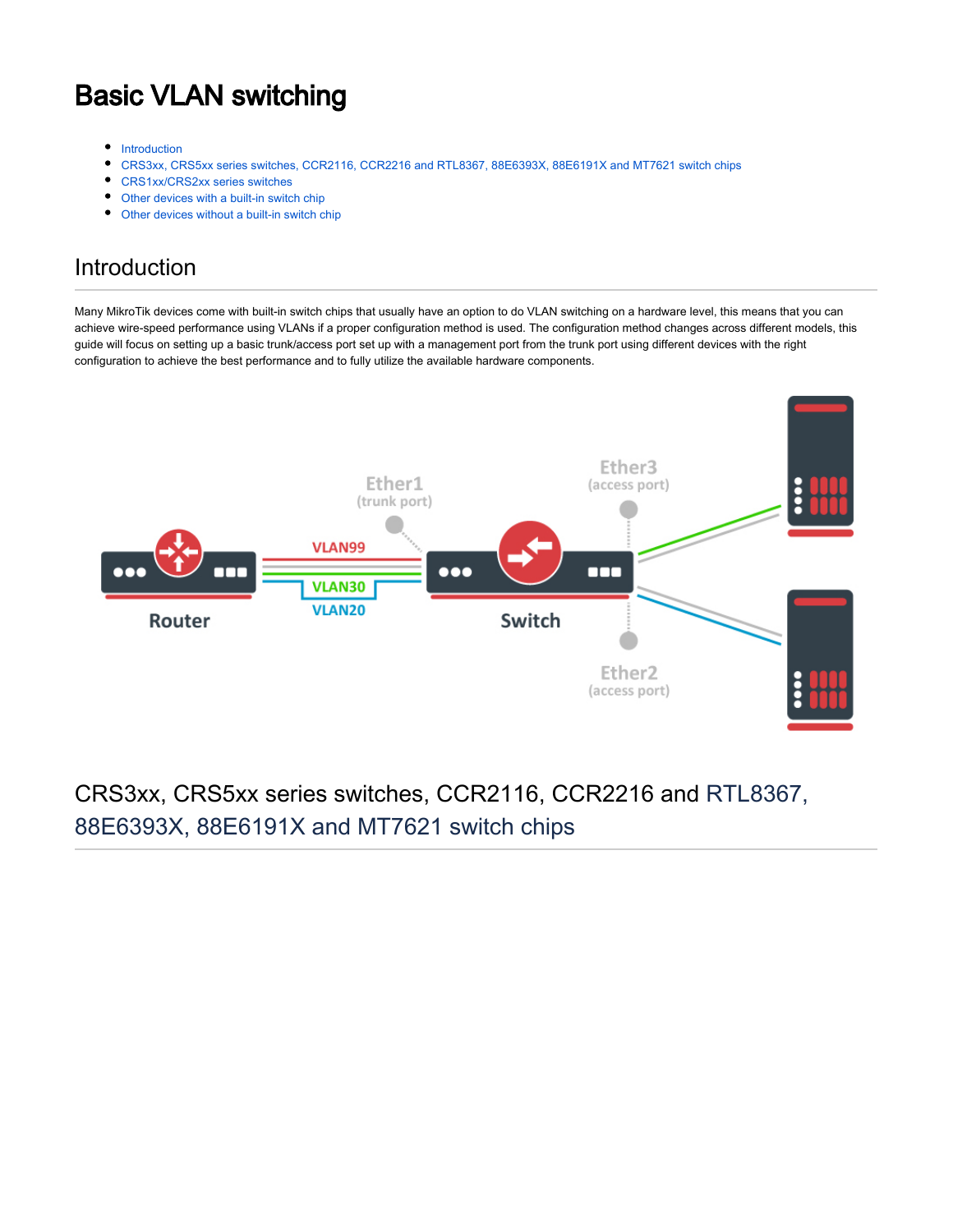```
/interface bridge
add name=bridge1 frame-types=admit-only-vlan-tagged
/interface bridge port
add bridge=bridge1 interface=ether1 frame-types=admit-only-vlan-tagged
add bridge=bridge1 interface=ether2 pvid=20 frame-types=admit-only-untagged-and-priority-tagged
add bridge=bridge1 interface=ether3 pvid=30 frame-types=admit-only-untagged-and-priority-tagged
/interface bridge vlan
add bridge=bridge1 tagged=ether1 vlan-ids=20
add bridge=bridge1 tagged=ether1 vlan-ids=30
add bridge=bridge1 tagged=ether1,bridge1 vlan-ids=99
/interface vlan
add interface=bridge1 vlan-id=99 name=MGMT
/ip address
add address=192.168.99.1/24 interface=MGMT
/interface bridge
set bridge1 vlan-filtering=yes
```
#### More detailed examples can be found [here](https://help.mikrotik.com/docs/display/ROS/Bridging+and+Switching#BridgingandSwitching-BridgeVLANFiltering).

Λ

RTL8367, 88E6393X, 88E6191X and MT7621 switch chips can use HW offloaded vlan-filtering since RouterOS v7.

 Bridge ports with frame-types set to admit-all or admit-only-untagged-and-priority-tagged will be automatically added as untagged ports for the pvid VLAN.

### <span id="page-1-0"></span>CRS1xx/CRS2xx series switches

```
/interface bridge
add name=bridge1
/interface bridge port
add bridge=bridge1 interface=ether1
add bridge=bridge1 interface=ether2
add bridge=bridge1 interface=ether3
/interface ethernet switch ingress-vlan-translation
add ports=ether2 customer-vid=0 new-customer-vid=20
add ports=ether3 customer-vid=0 new-customer-vid=30
/interface ethernet switch egress-vlan-tag
add tagged-ports=ether1 vlan-id=20
add tagged-ports=ether1 vlan-id=30
add tagged-ports=ether1,switch1-cpu vlan-id=99
/interface ethernet switch vlan
add ports=ether1,ether2 vlan-id=20
add ports=ether1,ether3 vlan-id=30
add ports=ether1,switch1-cpu vlan-id=99
/interface vlan
add interface=bridge1 vlan-id=99 name=MGMT
/ip address
add address=192.168.99.1/24 interface=MGMT
/interface ethernet switch
set drop-if-invalid-or-src-port-not-member-of-vlan-on-ports=ether1,ether2,ether3
```
More detailed examples can be found [here](https://help.mikrotik.com/docs/pages/viewpage.action?pageId=103841836#CRS1xx/2xxseriesswitchesexamples-VLAN).

<span id="page-1-1"></span>Other devices with a built-in switch chip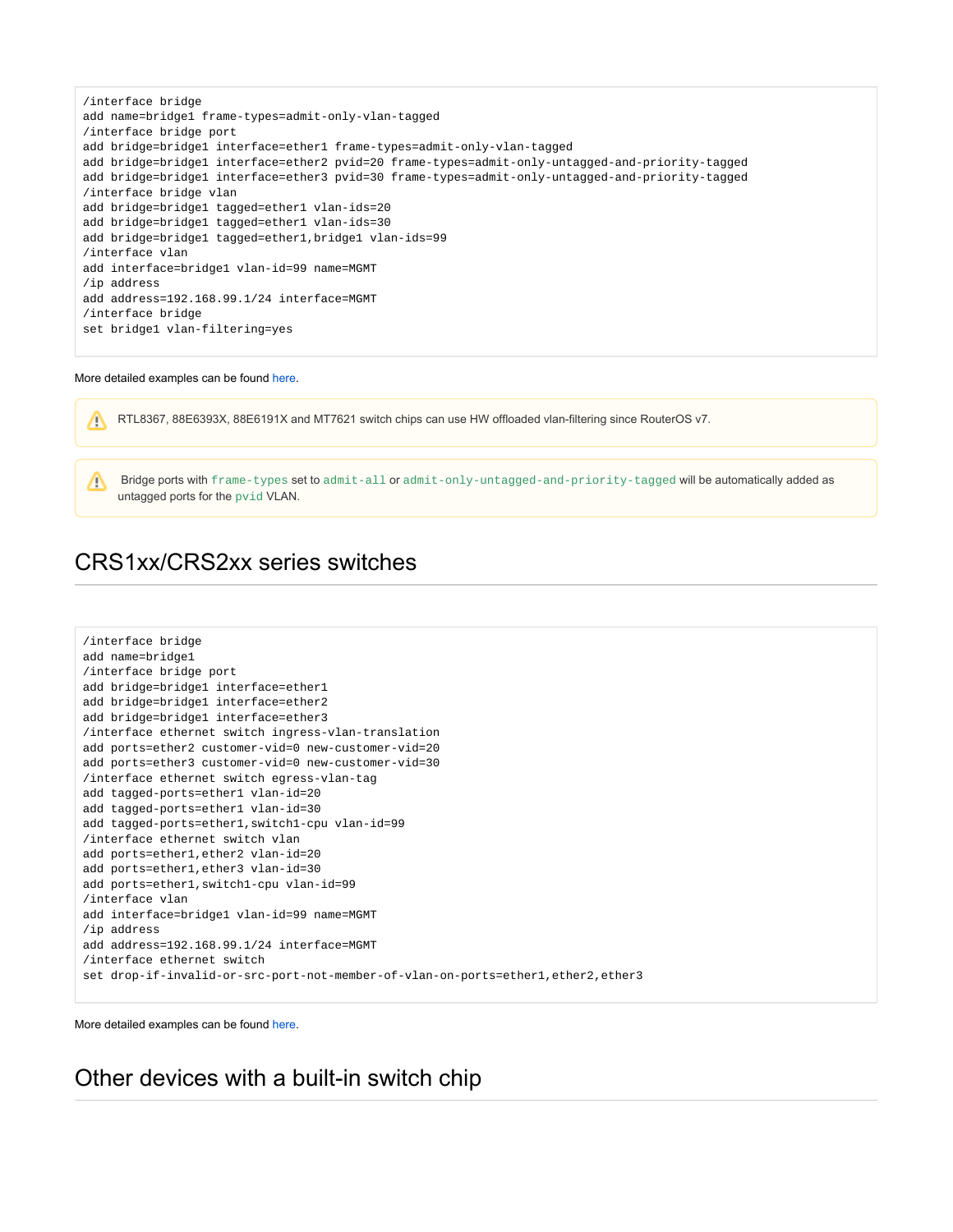|                                                         | /interface bridge                                                       |  |
|---------------------------------------------------------|-------------------------------------------------------------------------|--|
|                                                         | add name=bridge1                                                        |  |
|                                                         | /interface bridge port                                                  |  |
| add bridge=bridge1 interface=ether1                     |                                                                         |  |
|                                                         | add bridge=bridge1 interface=ether2                                     |  |
|                                                         | add bridge=bridge1 interface=ether3                                     |  |
|                                                         | /interface ethernet switch vlan                                         |  |
|                                                         | add ports=ether1, ether2 switch=switch1 vlan-id=20                      |  |
|                                                         | add ports=ether1, ether3 switch=switch1 vlan-id=30                      |  |
| add ports=ether1, switch1-cpu switch=switch1 vlan-id=99 |                                                                         |  |
| /interface vlan                                         |                                                                         |  |
| add interface=bridge1 vlan-id=99 name=MGMT              |                                                                         |  |
| /ip address                                             |                                                                         |  |
|                                                         | add address=192.168.99.1/24 interface=MGMT                              |  |
|                                                         | /interface ethernet switch port                                         |  |
|                                                         | set ether1 vlan-mode=secure vlan-header=add-if-missing                  |  |
|                                                         | set ether2 vlan-mode=secure vlan-header=always-strip default-vlan-id=20 |  |
|                                                         | set ether3 vlan-mode=secure vlan-header=always-strip default-vlan-id=30 |  |
|                                                         | set switchl-cpu vlan-header=leave-as-is vlan-mode=secure                |  |
|                                                         |                                                                         |  |

#### More detailed examples can be found [here](https://help.mikrotik.com/docs/display/ROS/Switch+Chip+Features#SwitchChipFeatures-SetupExamples).

|   | Not all devices with a switch chip are capable of VLAN switching on a hardware level, check the supported features for each switch chip, the<br>compatibility table can be found here. If a device has VLAN table support, then it is capable of VLAN switching using the built-in switch chip.<br>You can check the device's switch chip either in the provided link or by using /interface ethernet switch print                                                                                                                                                                                                                                                                                             |
|---|----------------------------------------------------------------------------------------------------------------------------------------------------------------------------------------------------------------------------------------------------------------------------------------------------------------------------------------------------------------------------------------------------------------------------------------------------------------------------------------------------------------------------------------------------------------------------------------------------------------------------------------------------------------------------------------------------------------|
| Λ | On QCA8337 and Atheros8327 switch chips, a default vlan-header=leave-as-is property should be used. The switch chip will determine<br>which ports are access ports by using the default-vlan-id property. The default-vlan-id should only be used on access/hybrid ports to<br>specify which VLAN the untagged ingress traffic is assigned to.                                                                                                                                                                                                                                                                                                                                                                 |
| л | This type of configuration should be used on RouterBOARD series devices, this includes RB4xx, RB9xx, RB2011, RB3011, hAP, hEX, cAP and<br>other devices.                                                                                                                                                                                                                                                                                                                                                                                                                                                                                                                                                       |
| Л | By default, the bridge interface is configured with protocol-mode set to rstp. For some devices, this can disable hardware offloading because<br>specific switch chips do not support this feature. See the Bridge Hardware Offloading section with supported features.                                                                                                                                                                                                                                                                                                                                                                                                                                        |
| Λ | For devices that have multiple switch chips (for example, RB2011, RB3011, RB1100), each switch chip is only able to switch VLAN traffic<br>between ports that are on the same switch chip, VLAN filtering will not work on a hardware level between ports that are on different switch<br>chips, this means you should not add all ports to a single bridge if you are intending to use VLAN filtering using the switch chip, VLANs between<br>switch chips will not get filtered. You can connect a single cable between both switch chips to work around this hardware limitation, another<br>option is to use Bridge VLAN Filtering, but it disables hardware offloading (and lowers the total throughput). |

## <span id="page-2-0"></span>Other devices without a built-in switch chip

It is possible to do VLAN filtering using the CPU, there are multiple ways to do it, but it is highly recommended by using bridge VLAN filtering.